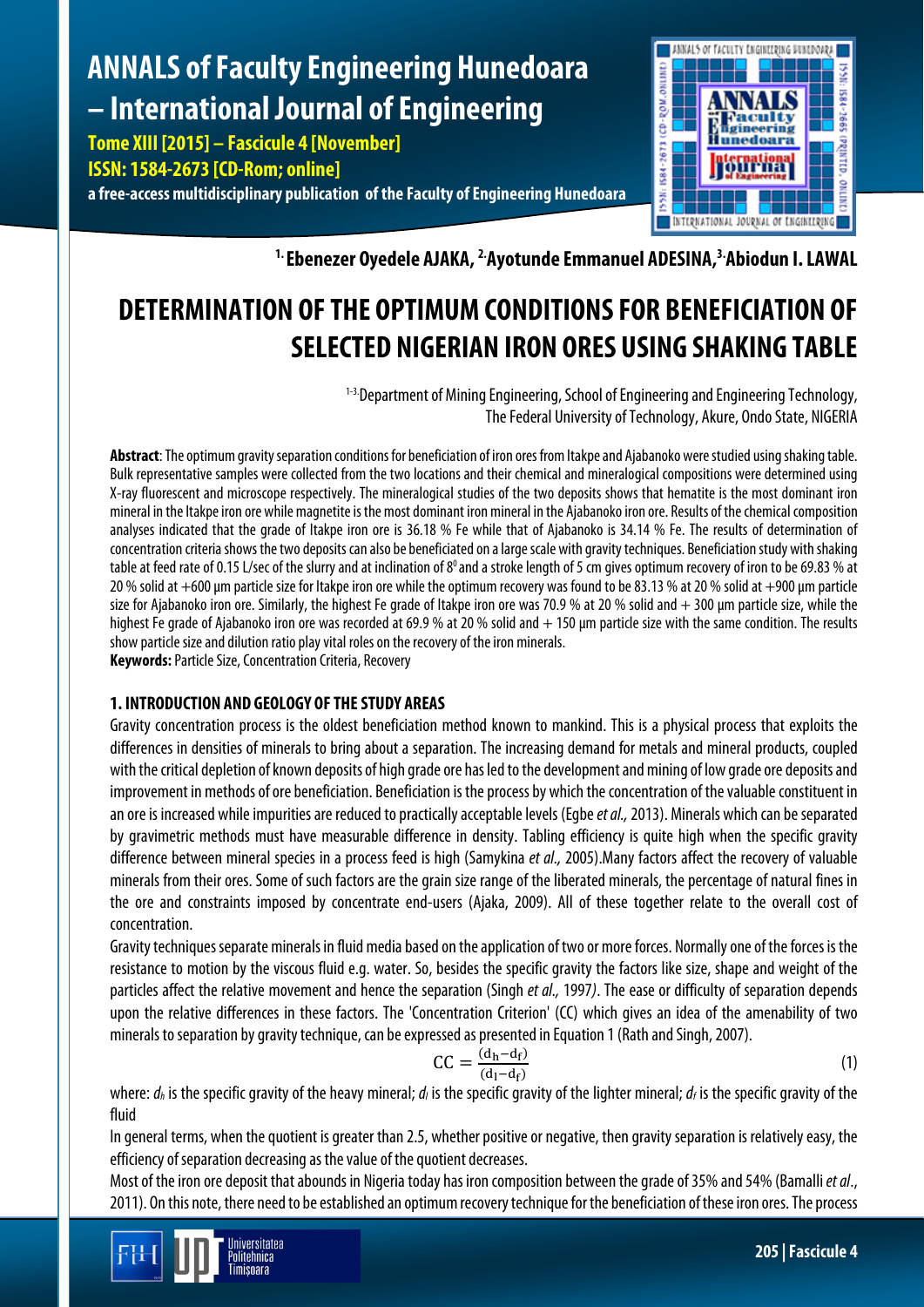of beneficiation of lean grade ores is dependent on the variation in physical, chemical and mineralogical properties between constituent minerals and their grain sizes (Nayak *et al.,*2012). Therefore a scientific research approach is required to optimize iron mineral recovery from these lean grade ores. Although the geology of the Itakpe deposit and liberation test suggests that the values are liberated below 1.6mm (Ajaka *et al.,*2014), but the liberation size that will giveoptimum iron recovery need to be determined and this will help in the design of Ajabanoko deposit and redesign of Itakpe plant.

Therefore, the determination of the most applicable techniques and optimum conditions for concentrating values from Itakpe and Ajabanoko deposits (Nigeria) are highly imperative and are the main focus of the research work from which this article is drawn.

The study areas for this research work AreItakpeand Ajabanoko which both are located atOkene, Kogi State, Nigeria. Itakpe is located between latitudes 7°35'00'' N and7°39'00'' N and longitudes 6°17'00'' E and 6°20'00'' E while Ajabanokois located about 4.5 km North West of Itakpe hill, Kogi State and lies between latitude 7°37'22'' N and 7°39'17'' N and longitudes 6°12'55'' E and 6°15'15'' E.Both iron ore deposit are located within the Nigerian Basement complex rocks. Associated rocks in Itakpe area are migmatitic gneiss;schists include quartz-biotite-hornblende-pyroxene gneiss, quartz-biotite garnet gneiss, amphibolites schist, quartzitic schist and muscovite schist. The monzodiorites, granodiorites, granites and pegmatites make up the intrusions. The dominant lithologic units of Ajabanoko deposit area are gneiss of migmatite, biotite and granite, ferruginous quartzites, granites and pegmatite (Amigun and Ako, 2009). The ferruginous quartzite is the source of the iron ore mineralization in the area (Olade, 1978). Figure 1 show iron ore mineralization in Nigeria while Figure 2 presents the regional geology of Itakpe and Ajabanoko areas.



**Figure 1:** Geological Map of the Study Areas (After Akpah *et al*., 2013)

## **2. METHODOLOGY**

## **2.1. Sample collection and preparation**

Iron Ore samples were collected from National Iron Ore Mining Company (NIOMCO) site at Itakpe and Ajabanoko green field Iron ore deposit both in Kogi State. The samples were then subjected to various analytical tests and beneficiation studies to determine the conditions for optimum recovery.

## **2.2. Mineralogical analysis of the iron ore samples**

Thin section slides of the samples were prepared and studied using a petrography microscope. Modal analysis technique was used to determine the mineralogical composition of the iron ore samples. Four different counts of different spots on a slide were taken and averaged for quantitative assessment of each mineral type identified.

## **2.3. Chemical composition analysis**

Chemical composition analysis was carried out using Energy‐dispersive X-ray Fluorescent (XRF). The type of chemical composition analysis required here is the elemental analysis of the ore in order to ascertain the percentage of elements present. The sample to be analysed was ground up to -212μm for effective and quick detection of the desired element. The analysis using the XRF took 25 seconds for the result to be ready.

## **2.4. Beneficiation studies**

Prior to the beneficiation studies, concentration criterion for both ores was calculated using equation (1) to determine the applicability of gravity concentration to the beneficiation of the ores.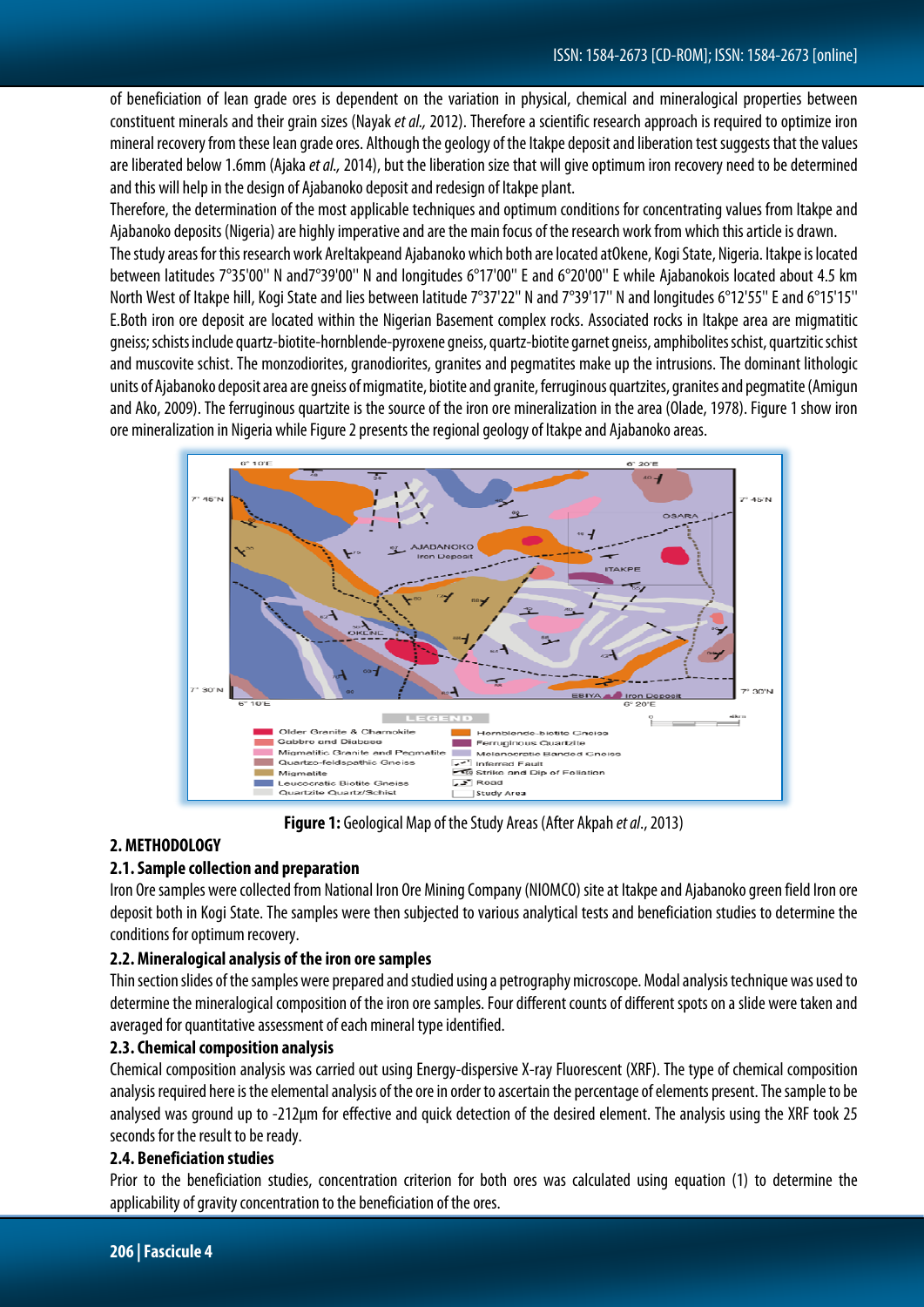The specific gravity of the major minerals is Hematite (5.26), Quartz (2.60) and Magnetite (5.17). The Ore samples were crushed, ground and classified to five different particle size ranges which are  $+150$  µm,  $+300$  µm,  $+600$  µm,  $+900$  µm and  $+1180$  µm for the beneficiation studies. Three (3kg) of each particle size was used in the study. Beneficiation studies of the iron mineral were carried out with a shaking Table. A slurry agitator was used to prepare 3kg of each particle size range into slurry of three dilution ratios (20 %, 30 % and 40 % solid by weight). The objective of the study was to determine the effects of particle size and dilution ratio on recovery of iron mineral. The slurry was then feed into the shaking table at a steady flow rate. Optimum feed rate of 0.15L/sec was used. The composition of the concentrates and tailings were determined using Buck Scientific Model 210 VGP Atomic Absorption Spectrophotometer after adequate digestion of the sample for the test.

#### **3. RESULTS**

#### **3.1. Chemical compositional analysis**

Table 1 and Table 2 show the results of the chemical compositional analysis of Itakpe and Ajabanoko iron ore respectively, while Table 3 and Table 4 show the results of mineralogical analysis of Itakpe and Ajabanoko iron ore from modal analysis of photomicrograph of thin sections made from the Ore samples.

| <b>Chemical Composition</b> | $Fe2O3/Fe3O4$                                                                   | $Al_2O_3$ | Si0 <sub>2</sub> | Mg <sub>0</sub> | Na <sub>2</sub> O | $K2$ O           |  |  |  |  |  |
|-----------------------------|---------------------------------------------------------------------------------|-----------|------------------|-----------------|-------------------|------------------|--|--|--|--|--|
| % Composition               | 36.18                                                                           | 3.20      | 0.35             | 0.22            | 0.24              |                  |  |  |  |  |  |
|                             | Table 2: Chemical Composition Analysis of Ajabanoko Greenfield Iron Ore Deposit |           |                  |                 |                   |                  |  |  |  |  |  |
| <b>Chemical Composition</b> | $Fe2O3/Fe3O4$                                                                   | $Al_2O_3$ | SiO <sub>2</sub> | MaO             | Na <sub>2</sub> 0 | K <sub>2</sub> 0 |  |  |  |  |  |
| % Composition               | 34.4                                                                            | 2.80      | 43.05            | 0.55            | 0.52              | 0.64             |  |  |  |  |  |

#### **Table 1:** Chemical Composition Analysis of Itakpe Iron Ore Deposit

#### **3.2. Mineralogical analysis**

|                          |                       | Table 3: Modal Analysis of Itakpe Iron Ore Deposit |           |                       |              |            |
|--------------------------|-----------------------|----------------------------------------------------|-----------|-----------------------|--------------|------------|
| <b>Mineral</b>           | 1 <sup>st</sup> Count | $2nd$ Count                                        | 3rd Count | 4 <sup>th</sup> Count | <b>Total</b> | Percentage |
| Hematite                 |                       |                                                    |           |                       |              | 29.67      |
| <b>Magnetite</b>         |                       |                                                    |           |                       |              | 24.18      |
| Quartz                   | 10                    |                                                    |           |                       |              | 40.65      |
| Corundum                 |                       |                                                    |           |                       |              | 2.20       |
| <b>Accessory Mineral</b> |                       |                                                    | ٠         |                       |              | 3.30       |
| <b>Grand Total</b>       |                       |                                                    |           |                       |              | 100.0      |

#### **Table 4:** Modal Analysis of Ajabanoko Iron Ore Deposit

| <b>Mineral</b>           | 1 <sup>st</sup> Count | 2 <sup>nd</sup> Count    | 3rd Count | 4 <sup>th</sup> Count | <b>Total</b> | Percentage |
|--------------------------|-----------------------|--------------------------|-----------|-----------------------|--------------|------------|
| Hematite                 |                       |                          |           |                       | 20           | 20.41      |
| Magnitite                |                       |                          |           |                       | 26           | 26.53      |
| Quartz                   |                       |                          | 10        |                       | 42           | 42.86      |
| Corundum                 |                       | $\overline{\phantom{a}}$ |           |                       |              | 4.08       |
| <b>Accessory Mineral</b> |                       |                          |           |                       |              | 6.12       |
| <b>Grand Total</b>       |                       |                          |           |                       | 98           | 100.00     |



**Plate 1:** Microstructure image of Itakpe Iron Ore under the Microscope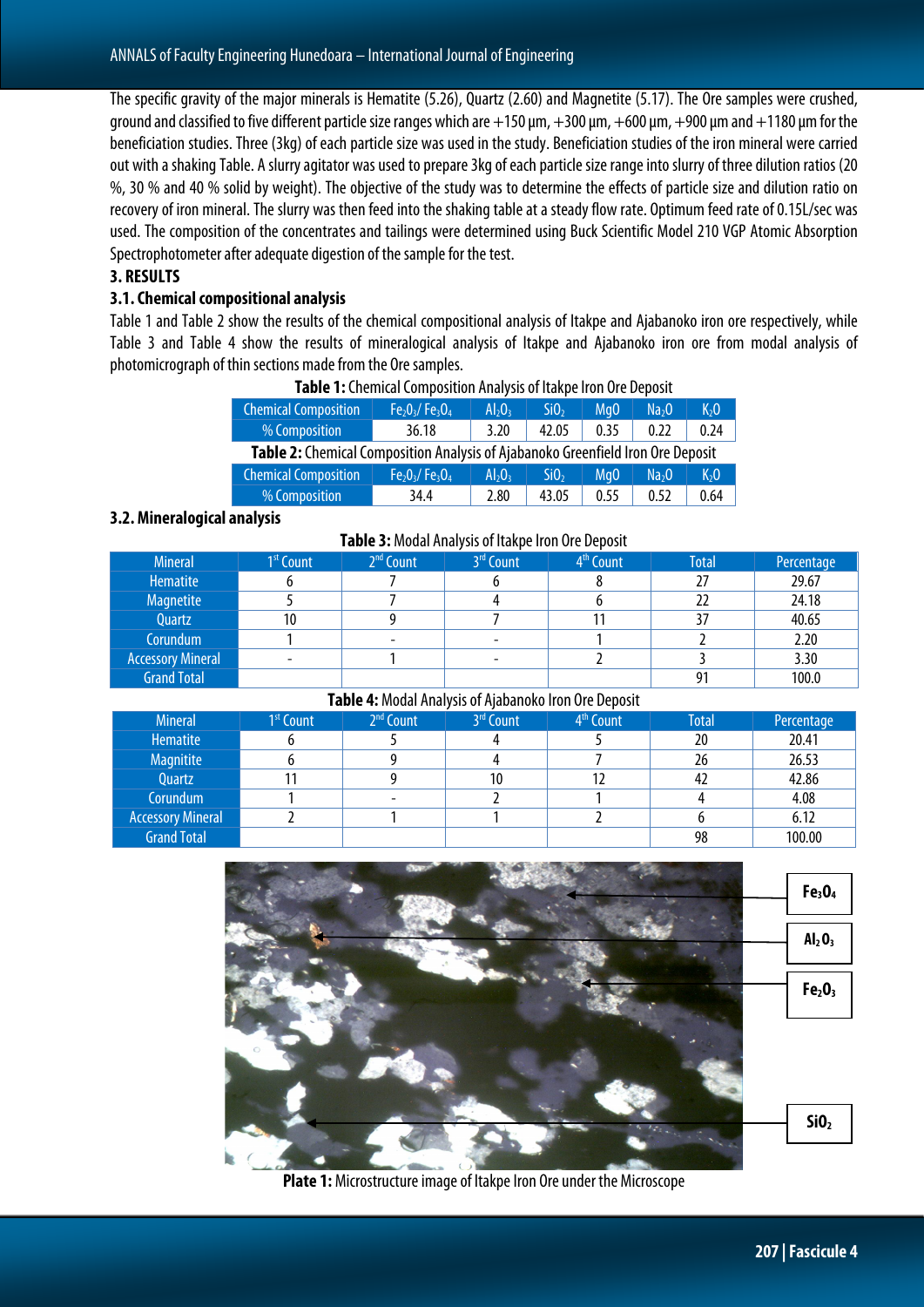

**Plate 2:** Microstructure image of Ajabanoko Iron Ore under the Microscope

## **3.3. Particle size analysis**

Table 5 and Table 6 show the result of Particle size analysis after grinding of Itakpe and Ajabanoko iron ore respectively.

|                                                                                                                     |                                              | <b>TWATE STI MITTLE SILE FRIMITSIS OF RANGE HOLL STE MITTLE SHIPMING</b> |                       |             |                  |                  |
|---------------------------------------------------------------------------------------------------------------------|----------------------------------------------|--------------------------------------------------------------------------|-----------------------|-------------|------------------|------------------|
|                                                                                                                     |                                              |                                                                          | <b>RETAINED</b>       |             |                  | <b>PASSING</b>   |
| Sieve size range (mm)<br>$+2350$<br>$-2350 + 1700$<br>$-1700 + 1180$<br>$-1180 + 900$<br>$-900+450$<br>$-450 + 300$ | <b>Nominal Aperture</b><br>sizes $(\mu m)$ N | Wqt<br>(g)                                                               | <b>Cum Wgt</b><br>(g) | $\%$<br>Wqt | % Cum Wgt<br>(M) | % Cum Wgt<br>(P) |
|                                                                                                                     | 2350                                         | 850.40                                                                   | 850.40                | 28.34       | 28.34            | 100.00           |
|                                                                                                                     | 1700                                         | 265.06                                                                   | 1115.46               | 8.84        | 37.18            | 71.66            |
|                                                                                                                     | 1180                                         | 127.06                                                                   | 1242.52               | 4.24        | 41.42            | 62.82            |
|                                                                                                                     | 900                                          | 160.16                                                                   | 1402.68               | 5.34        | 46.76            | 58.58            |
|                                                                                                                     | 450                                          | 204.90                                                                   | 1607.58               | 6.83        | 53.59            | 53.24            |
|                                                                                                                     | 300                                          | 210.84                                                                   | 1818.42               | 7.03        | 60.62            | 46.41            |
| $-300 + 212$                                                                                                        | 212                                          | 189.44                                                                   | 2007.86               | 6.32        | 66.94            | 39.38            |
| $-212+150$                                                                                                          | 150                                          | 308.54                                                                   | 2316.40               | 10.29       | 77.23            | 33.06            |
| $-150+105$                                                                                                          | 105                                          | 384.84                                                                   | 2701.24               | 12.83       | 90.06            | 22.77            |
| $-105$                                                                                                              | $-105$                                       | 298.24                                                                   | 2999.48               | 9.94        | 100              | 9.94             |

**Table 5:** Particle Size Analysisof Itakpe Iron Ore after Grinding

#### Table 6: Particle Size Analysis of Ajabanoko Iron Ore after Grinding

|                  |                         |        |                | <b>PASSING</b> |           |           |
|------------------|-------------------------|--------|----------------|----------------|-----------|-----------|
| Sieve size range | <b>Nominal Aperture</b> | Wqt    | <b>Cum Wgt</b> | $\%$           | % Cum Wgt | % Cum Wgt |
| (mm)             | sizes $(\mu m)$ N       | (g)    | (q)            | Wgt            | (M)       | (P)       |
| $+2350$          | 2350                    | 878.34 | 878.34         | 29.28          | 29.28     | 100.00    |
| $-2350 + 1700$   | 1700                    | 218.12 | 1096.46        | 7.27           | 36.55     | 70.71     |
| $-1700 + 1180$   | 1180                    | 119.10 | 1215.56        | 3.97           | 40.52     | 63.44     |
| $-1180+900$      | 900                     | 165.10 | 1380.66        | 5.50           | 46.02     | 59.47     |
| $-900+450$       | 450                     | 213.98 | 1594.64        | 7.13           | 53.15     | 53.97     |
| $-450 + 300$     | 300                     | 216.78 | 1811.42        | 7.23           | 60.38     | 46.84     |
| $-300 + 212$     | 212                     | 228.40 | 2039.82        | 7.61           | 67.99     | 39.61     |
| $-212+150$       | 150                     | 190.58 | 2230.40        | 6.35           | 74.34     | 32.00     |
| $-150+105$       | 105                     | 376.90 | 2607.30        | 12.56          | 86.90     | 25.65     |
| $-105$           | $-105$                  | 392.58 | 2999.88        | 13.09          | 99.99     | 13.09     |

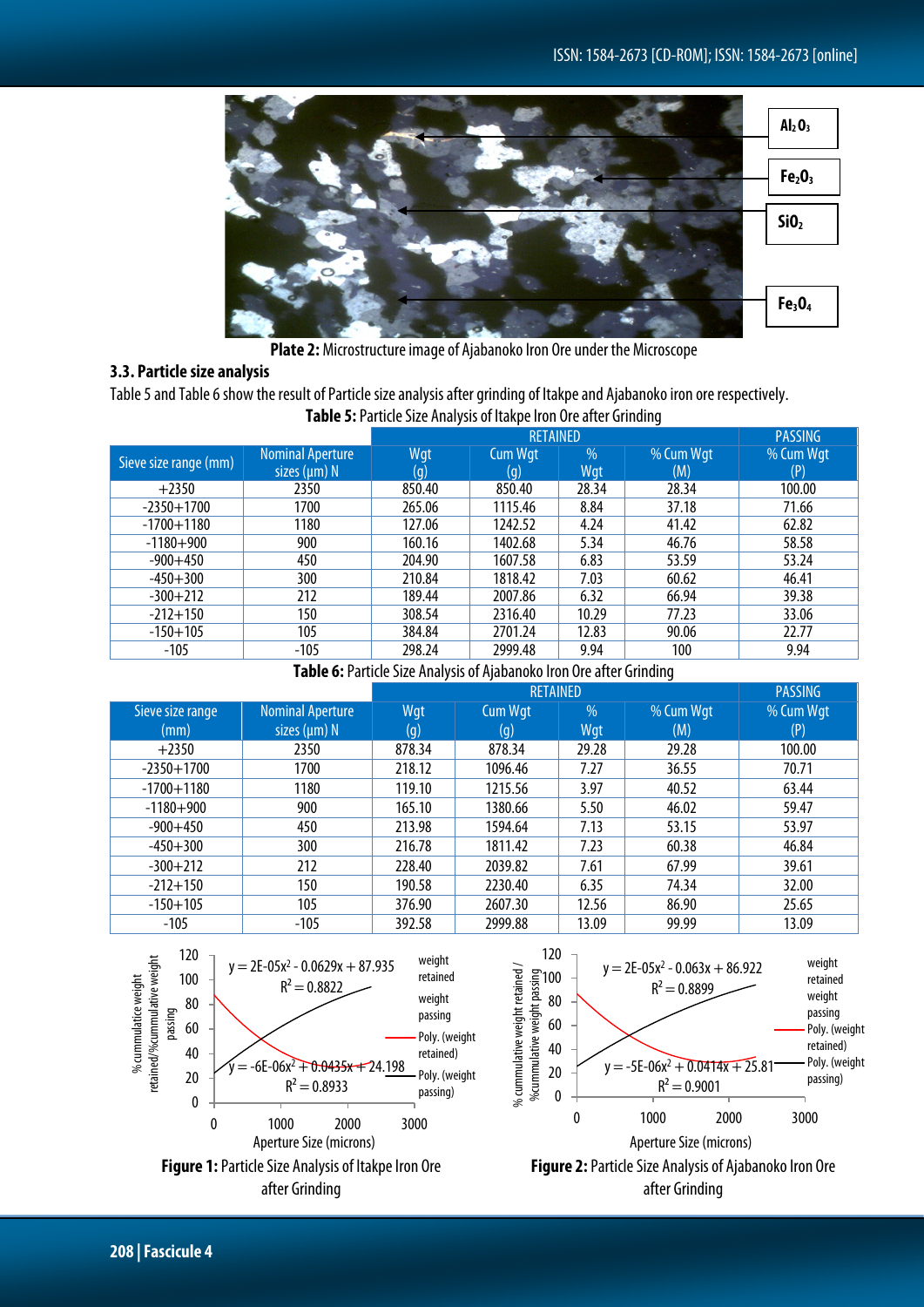#### **3.4. BENEFICIATION STUDIES**

Table 9 to Table 12 show the result of Beneficiation Studies of Itakpe and Ajabanoko iron ore using shaking table.

|                   | <b>Table 7:</b> Beneficiation of Itakpe Iron Ore using Shaking Table at 30 % Solid |       |             |        |                  |      |        |       |                 |        |       |  |  |  |
|-------------------|------------------------------------------------------------------------------------|-------|-------------|--------|------------------|------|--------|-------|-----------------|--------|-------|--|--|--|
| <b>Sieve Size</b> | <b>Feed</b>                                                                        |       | Concentrate |        | <b>Middlings</b> |      |        |       | <b>Recovery</b> |        |       |  |  |  |
| (µm)              | $(\mathfrak{g})$                                                                   | Wt(q) | %Fe         | $%$ Si | Wt(q)            | %Fe  | $%$ Si | Wt(q) | %Fe             | $%$ Si | (%)   |  |  |  |
| 1180              | 3000                                                                               | 1000  | 62.9        | 14.8   | 1500             | 41.4 | 36.2   | 500   | 14.3            | 62.7   | 57.95 |  |  |  |
| 900               | 3000                                                                               | 1100  | 63.5        | 14.6   | 1300             | 42.3 | 35.8   | 600   | 13.2            | 63.2   | 64.35 |  |  |  |
| 600               | 3000                                                                               | 1000  | 64.1        | 13.5   | 1200             | 44.6 | 33.2   | 700   | 13.1            | 64.1   | 59.07 |  |  |  |
| 300               | 3000                                                                               | 900   | 67.9        | 12.65  | 1100             | 46.1 | 30.3   | 900   | 10.8            | 66.1   | 56.3  |  |  |  |
| 150               | 3000                                                                               | 800   | 60.2        | 18.2   | 1200             | 43.2 | 35.1   | 1000  | 11.6            | 65.8   | 44.37 |  |  |  |





**Figure 4:** Iron Recovery Variation with Particle Size of Itakpe iron ore after Beneficiation using Shaking Table at 30% Solid

**Figure 3:** Iron Concentration Variation with Particle Size of Itakpe iron ore after Beneficiation using Shaking Table at 30% Solid

Particle Size (Micronmeter)

| <b>Table 8:</b> Beneficiation of Itakpe Iron Ore using Shaking Table at 20 % Solid |  |  |
|------------------------------------------------------------------------------------|--|--|
|                                                                                    |  |  |

(TAIL)

| <b>Sieve Size</b> | Feed | Concentrate |      |        | <b>Middlings</b> |      |      |       | <b>Recovery</b> |        |       |
|-------------------|------|-------------|------|--------|------------------|------|------|-------|-----------------|--------|-------|
| $(\mu m)$         | (g)  | Wt(q)       | %Fe  | $%$ Si | Wt(q)            | %Fe  | % Si | Wt(q) | %Fe             | $%$ Si | (%)   |
| 1180              | 3000 | 1100        | 63.8 | 14.8   | 200              | 46.4 | 32.1 | 700   | 13.3            | 64.8   | 64.66 |
| 900               | 3000 | 1150        | 64.9 | 14.2   | 1000             | 45.8 | 33.3 | 800   | 15.9            | 63.2   | 68.76 |
| 600               | 3000 | 1100        | 68.9 | 13.8   | 200              | 44.9 | 33.1 | 700   | 13.4            | 65.4   | 69.83 |
| 300               | 3000 | 1020        | 70.9 | 10.2   | 1350             | 46.8 | 31.8 | 500   | 10.1            | 66.9   | 65.32 |
| 150               | 3000 | 1000        | 65.5 | 18.9   | 1400             | 50.2 | 28.2 | 600   | 12.6            | 67.1   | 63.36 |



**Figure 5:** Iron Concentration Variation with Particle Size of Itakpe iron ore after Beneficiation using Shaking Table at 20% Solid



**Figure 6:** Iron Recovery Variation with Particle Size of Itakpe iron ore after Beneficiation using Shaking Table at 20% Solid

|                   |      |       | Table 9: Beneficiation of Alabanoko Iron Ore using Shaking Table at 30 % Solid |        |                  |      |        |       |                 |              |       |
|-------------------|------|-------|--------------------------------------------------------------------------------|--------|------------------|------|--------|-------|-----------------|--------------|-------|
| <b>Sieve Size</b> | Feed |       | Concentrate                                                                    |        | <b>Middlings</b> |      |        |       | <b>Tailings</b> | Recovery (%) |       |
| (µm)              | (q)  | Wt(q) | %Fe                                                                            | $%$ Si | Wt(q)            | %Fe  | $%$ Si | Wt(q) | %Fe             | % $Si$       |       |
| 1180              | 3000 | 1200  | 63.1                                                                           | 15.8   | 1000             | 43.4 | 35.2   | 600   | 12.3            | 64.8         | 73.59 |
| 900               | 3000 | 1200  | 64.9                                                                           | 14.6   | 950              | 45.7 | 33.8   | 700   | 15.3            | 62.1         | 75.68 |
| 600               | 3000 | 1000  | 62.35                                                                          | 12.5   | 1150             | 49.2 | 29.4   | 800   | 13.5            | 65.1         | 60.59 |
| 300               | 3000 | 900   | 65.5                                                                           | 11.65  | 1200             | 46.3 | 32.2   | 900   | 11.2            | 65.9         | 57.29 |
| 150               | 3000 | 900   | 67.9                                                                           | 10.3   | 1100             | 51.6 | 27.2   | 1000  | 10.6            | 67.8         | 59.38 |

**Table 9:** Beneficiation of Ajabanoko Iron Ore using Shaking Table at 30 % Solid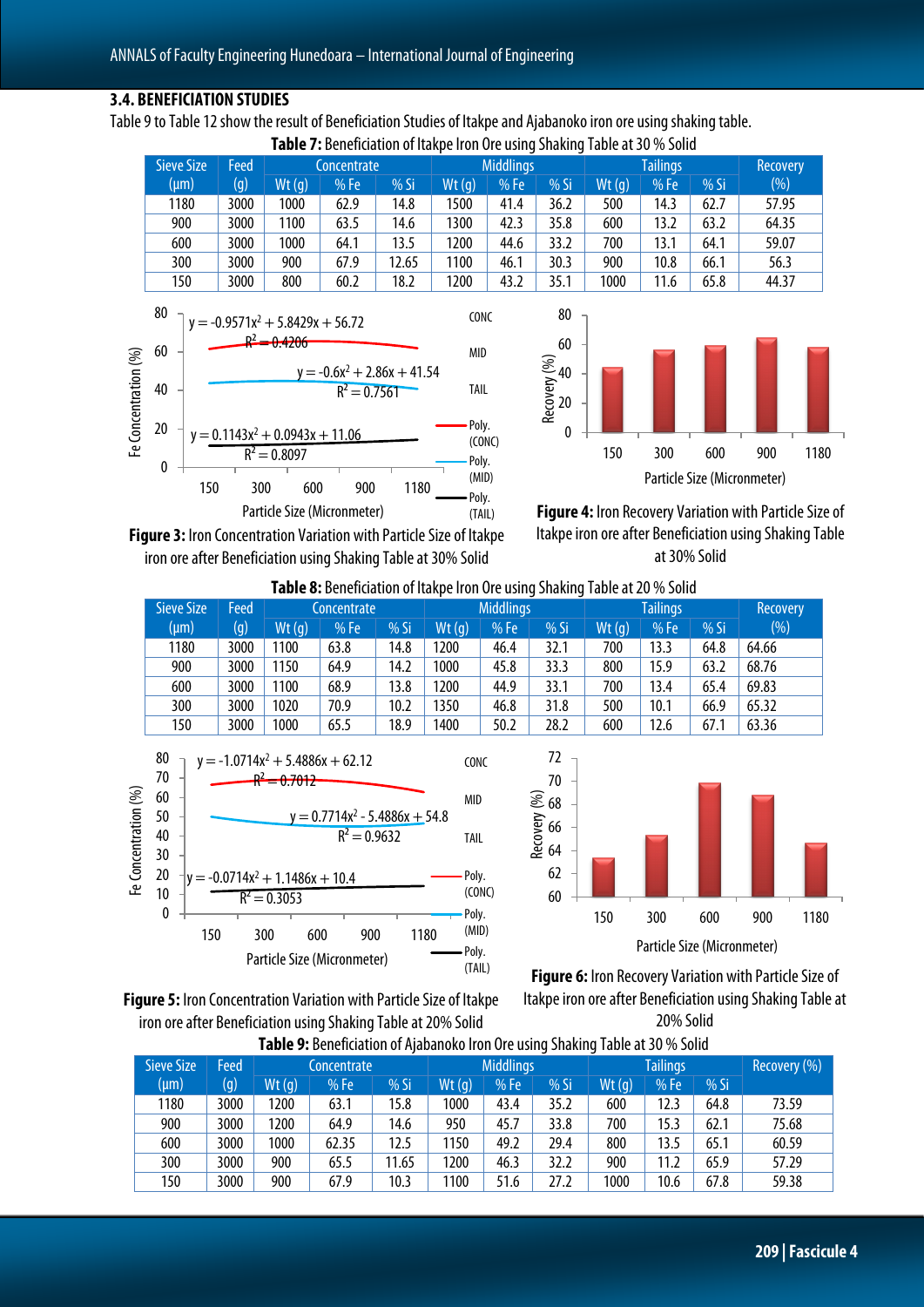## ISSN: 1584-2673[CD-ROM]; ISSN: 1584-2673 [online]



 $\theta$ 20 40 60 80 150 300 600 900 1180 Recovery (%) Particle Size (Micronmeter)

**Figure 7:** Iron Concentration Variation with Particle Size of Ajabanoko iron ore after Beneficiation using Shaking Table at 30% Solid



**Table 10:** Beneficiation of Ajabanoko Iron Ore using Shaking Table at 20 % Solid

100

|    | Sieve Size                                                   | Feed          |                              | Concentrate                                                                                                                                                                           |       |                                                                                           | <b>Middlings</b> |                                                    |       | <b>Tailings</b> |                                    | <b>Recovery</b>                                                 |      |
|----|--------------------------------------------------------------|---------------|------------------------------|---------------------------------------------------------------------------------------------------------------------------------------------------------------------------------------|-------|-------------------------------------------------------------------------------------------|------------------|----------------------------------------------------|-------|-----------------|------------------------------------|-----------------------------------------------------------------|------|
|    | (µm)                                                         | (g)           | Wt(q)                        | %Fe                                                                                                                                                                                   | %Si   | Wt(q)                                                                                     | %Fe              | %Si                                                | Wt(g) | %Fe             | $%$ Si                             | (% )                                                            |      |
|    | 1180                                                         | 3000          | 1300                         | 60.9                                                                                                                                                                                  | 15.8  | 1000                                                                                      | 41.1             | 37.8                                               | 700   | 11.9            | 67.9                               | 76.93                                                           |      |
|    | 900                                                          | 3000          | 1400                         | 61.1                                                                                                                                                                                  | 14.6  | 1000                                                                                      | 43.8             | 35.2                                               | 600   | 13.7            | 66.2                               | 83.13                                                           |      |
|    | 600                                                          | 3000          | 1200                         | 64.5                                                                                                                                                                                  | 13.5  | 1100                                                                                      | 45.6             | 32.8                                               | 700   | 12.1            | 67.9                               | 75.0                                                            |      |
|    | 300                                                          | 3000          | 1100                         | 66.35                                                                                                                                                                                 | 11.65 | 1150                                                                                      | 47.9             | 31.0                                               | 750   | 10.3            | 69.0                               | 70.92                                                           |      |
|    | 150                                                          | 3000          | 900                          | 69.90                                                                                                                                                                                 | 10.3  | 1100                                                                                      | 49.2             | 28.0                                               | 1000  | 9.8             | 69.9                               | 61.13                                                           |      |
|    | 80<br>Fe Concentration $\frac{\sqrt{6}}{2}$<br>22<br>23<br>0 | 150           | $R^2 = 0.8424$<br>600<br>300 | $y = 0.5107x^2 - 5.5893x + 75.9$<br>$R^2 = 0.9828$<br>$y = -0.1643x^2 - 1.0443x + 50.46$<br>$R^2 = 0.9971$<br>$y = -0.4143x^2 + 3.3457x + 5.98$<br>900<br>Particle Size (Micronmeter) | 1180  | CONC<br><b>MID</b><br><b>TAIL</b><br>Poly.<br>(CONC)<br>Poly.<br>(MID)<br>Poly.<br>(TAIL) |                  | 70<br>68<br>Recovery 66<br>Recovery 66<br>60<br>58 | 150   | 300             | 600<br>Particle Size (Micronmeter) | 900                                                             | 1180 |
| -. |                                                              | $\sim$ $\sim$ |                              |                                                                                                                                                                                       |       | $\epsilon$                                                                                |                  |                                                    | $ -$  |                 |                                    | $\mathbf{M}$ and $\mathbf{M}$ and $\mathbf{M}$ and $\mathbf{M}$ |      |

**Figure 9:** Iron Concentration Variation with Particle Size of Ajabanoko iron ore after Beneficiation using Shaking Table at 20% Solid



## **4. DISCUSSION**

## **4.1. Chemical Composition Analysis**

The chemical composition analysis of Itakpe iron ore as represented in Table 1 show that Itakpe contains iron, silicate, aluminium, magnesium, potassium and sodium elements, while Table 2 represents the Ajabanoko deposit which is composed of iron, silicate, aluminium, magnesium, potassium and sodium as well. It should be noted that potassium, aluminium, magnesium and sodium occurs in a very small amount for the two deposits. The chemical composition also confirmed that Itakpe iron ore has average iron concentration of 36.18 % before carrying out any beneficiation on it, while the Ajabanoko iron ore has average iron concentration of 34.4 % before processing as presented in Table 2.

## **4.2. Mineralogical Analysis**

Table 3 and Table 4 show the mineralogical analysis of Itakpe and Ajabanoko iron ore respectively. Table 3 shows that Itakpe has higher composition of hematite mineral (29.67 %) than magnetite mineral (24.18 %). Table 4 which represent the Ajabanoko mineralogical analysis which has higher composition of magnetite mineral (26.54%) compare to hematite mineral (20.41 %). Although, both ore has higher composition of quartz mineral which can be consider as the dominant gangue mineral present in the ores.

## **4.3. Beneficiation studies**

The general observations in the study shows that separating fluid plays a vital role in the separation of concentrates from the tailings and that the particle sizes also aid the recovery. Although, there is appreciable recovery at higher particle sizes, but the recovery was decreased at smaller particle sizes.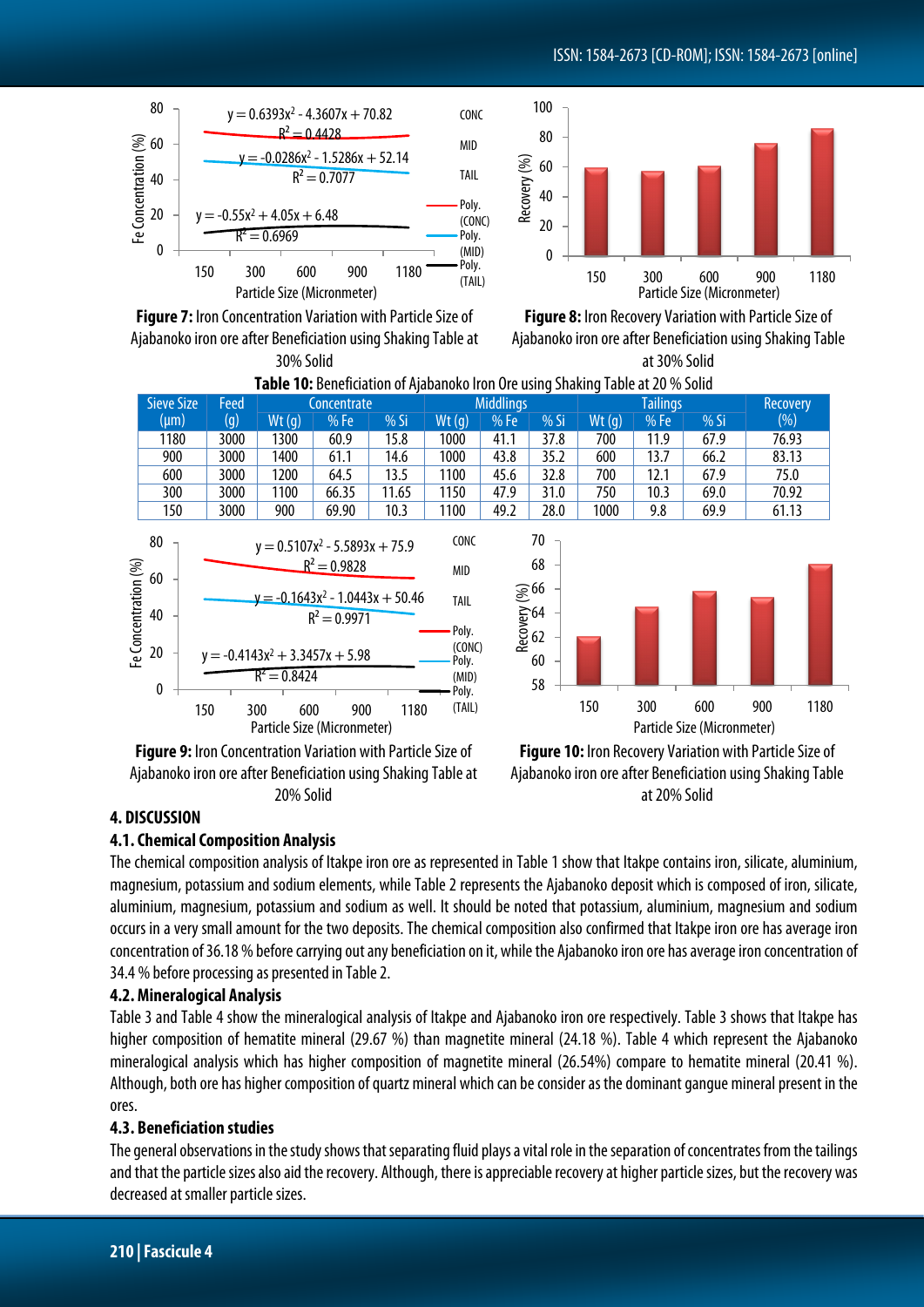#### » **Effects of Dilution Ratio**

The influence of dilution on the recovery of iron ore using Shaking Table is as revealedin Tables 9, 10, 11 and 12. The volume of water in the agitator provides the necessary dilution required for particles separation for efficient separation. The highest grade was achieved with 20% solid with tabling gravity technique. The 30 % solid which is the low dilution (higher percent solids) led to decrease in the falling rate of particles leading to overcrowding of the particles in the course of separation which will make the separation not to be effective.The beneficiation of both deposit using shaking table shows best grade were achieved at 20 % dilution as presented in Tables 10 and 12.

#### » **Effects of Particle Size on Separation**

The effect of the particle size on the recovery of iron ore is also shown in Tables 9, 10, 11 and 12. Lower separation efficiency in finer particles was observed and believed to be caused by the negligible mass associated with these size particles. Particles so small that settle in accordance with Stroke's law are unsuitable for concentration (Wills and Napier-Munn, 2006). The coarser particle size was the size at which both deposit recorded the highest recovery using the Shaking Table. The tables also revealed that there is increasing uniform trend of grade from higher particle sizes  $(+1180 \,\text{µm})$  to smallest particle size  $(+150 \,\text{µm})$  used in this study.

#### » **Separation Effectiveness**

The results, as shown in Figure 3, Figure 4, Figure 5, Figure 6, Figure 7, Figure 8 Figure 9 and Figures 10 revealed that iron ore concentrate was effectively separated from the tailings, which are dominated with quartz minerals. Theoretically, effective separation was possible because the quotient of the difference in their specific gravities is greater than 2.5. From the sameresults, it was observed that the overflow, i.e. the tailings still have a higher percentage of Fe. This Fe in the gangue may come frommagnetite in the ore, which was not effectively separated. The result of the concentration criteria reveals that the 2.79 concentration criteria for the beneficiation of these iron ores in a large scale is possible and will be effective. Recall that hematite has higher specific gravity compare to magnetite which could hinder the effectiveness of separation. The specificgravity of magnetite is between 4.6 and 5.2, indicating that the quotient varies is between2.6 and 2.62. Recall from equation (1), as the quotient reduces, the effectiveness of the separation reduces. Also, from the mineralogical studies, it could be recalled that the Itakpe ore has higher percentage of hematite and lower percentage of magnetite, while the Ajabanoko ore has higher percentage of magnetite and lower percentage of hematite. This can be observed from the results of processing of the two deposits using shaking table study as presented in Table 9, Table 10, Table 11, and Table 12, it was observed that more quantity of water was collected at the tailings compartment and the rate at which the water move towards the tailings compartment made the requirement for water in separation process to increase which almost nullify the effects of dilution ratio compare to how the effects of dilution ratio remains the basis for separation.

#### **5.CONCLUSION**

The quartz mineral present in the iron ore was seen as the major gangue mineral and appears in form of coarse grains under the microscope during the mineralogical analysis. The iron ore reserves at Itakpe and Ajabanoko in Kogi state are mostly of lean grade. The results from mineralogical analysis revealed that the concentration criteria are fulfilled for the effective separation of the valuable minerals from the gangues using gravity separation techniques. These results shows that gravity separation can as well be carried out in a large scale on the two deposits which will be economical and profit driven if invested on.

The results of this study have clearly shown that optimum separation of iron ore concentrate from Itakpe and Ajabanoko iron ore by tabling operations is possible. It is clearly revealed that the optimum separation was greatly influenced by the dilution ratio and the particle size of the ores. The result of the work has also shown that the optimum Fe recovery could be achieved when the particle size is at coarser particle size and 20% dilution for both deposits using shaking table at 8° deck angle of inclination and 5 cm stroke length. As a result of the reasonable difference in specific gravity between the iron mineral and the main associated gangue minerals. Gravity separation was a possible solution for concentrating such ore. With respect to the particle sizedistribution, it was found that the recovery at coarser particle size is better than fine particle size. The outcome of the shaking table studies shows more water is needed for optimum processing of iron ore as this will give optimum beneficiation. The result of both deposits show little or no difference in terms of their recovery, which interprets to both deposit having the same physicochemical properties. The result of beneficiation using shaking table shows particle size and dilution ratio plays vital roles on the recovery of the iron mineral from its ores. Increase in dilution ratio gives increase in recovery and grade of iron. Also, the smaller the particle size the better the result of grade, but there is a limit at which gravity concentration will be efficient when the dilution ratio is too high or the particle size is too fine.

## **References**

- [1.] Ajaka, E. O., Akande, J. M. and Saliu, M. A. Design of Comminution Circuit for Optimum Performance of the Gravity Separation Unit at Itakpe Iron Ore Processing Plant, Nigeria. Innovative Systems Design and Engineering. Volume 5, No.6, 2014, pp. 28 – 30. (2014)
- [2.] Ajaka, E. O. Recovering Fine Iron Minerals from Itakpe Iron Ore Process Tailings. ARPN Journal of Engineering and Applied Sciences, Vol. 4, No 9, pp. 17-18. (2009)